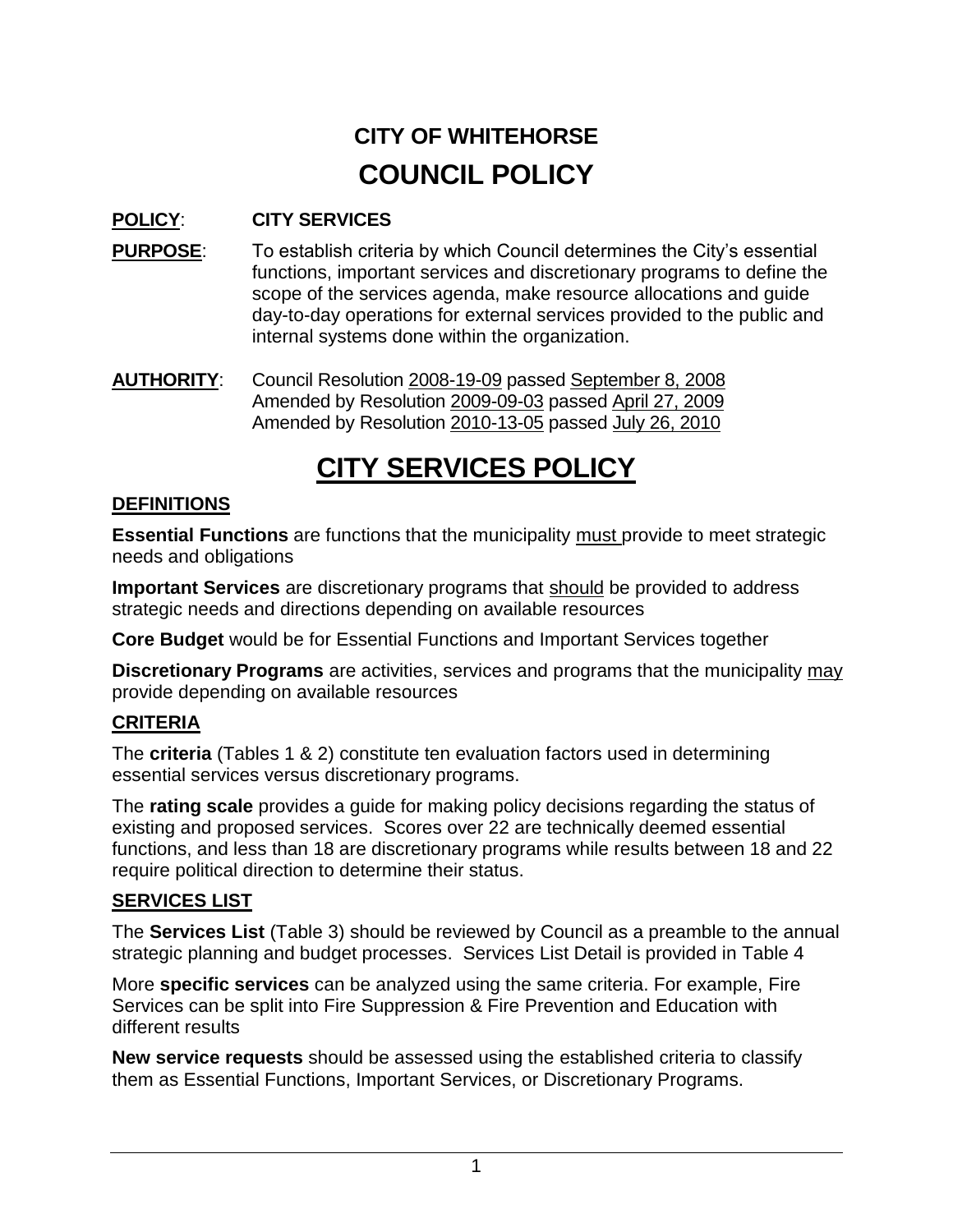## Table 1 **EXTERNAL SERVICES REVIEW CRITERIA**

|    | <b>FOCUS/Criteria - Notes</b>                                         | <b>SCORE</b> |
|----|-----------------------------------------------------------------------|--------------|
| 1. | <b>REGULATORY OBLIGATION</b>                                          |              |
| н  | Legislated Duty - required by law to provide                          | $H - 3$      |
| M  | Implied Responsibility - inherent in delegated responsibilities       | $M - 2$      |
| L  | Enabling Provisions - legislation permits activities in the area      | $L - 1$      |
| 2. | <b>PUBLIC BENEFIT</b>                                                 |              |
| н  | <b>Public Interest - all citizens derive benefit</b>                  | $H - 3$      |
| Μ  | Mixed Interest - all citizens may derive benefit                      | $M - 2$      |
| Г  | Private Interest - specific citizens benefit                          | $L - 1$      |
| 3. | <b>COST RECOVERY POTENTIAL</b>                                        |              |
| н  | Tax Base - low potential for user recovery                            | $H - 3$      |
| M  | Mixed - % of taxes and cost recovery                                  | $M - 2$      |
| L  | Cost Recovery - high potential for user cost recovery                 | $L - 1$      |
| 4. | <b>ALTERNATE PROVIDER</b>                                             |              |
| н  | Limited - no other providers                                          | $H - 3$      |
| M  | <b>Some - potential providers</b>                                     | $M - 2$      |
| L  | <b>Many</b> - existing providers                                      | $L - 1$      |
| 5. | <b>HEALTH AND SAFETY</b>                                              |              |
| н  | <b>Public Safety - life/death</b>                                     | $H - 3$      |
| Μ  | <b>Public Health - sickness</b>                                       | $M - 2$      |
| L  | <b>Well Being - lifestyle</b>                                         | $L - 1$      |
| 6. | <b>QUALITY OF LIFE</b>                                                |              |
| н  | Liveable Community - orderly/sustainable                              | $H - 3$      |
| M  | <b>Community Image/Aesthetic - visual impact</b>                      | $M - 2$      |
| Г  | <b>Community Pride - feeling generated among citizens and others</b>  | $L - 1$      |
| 7. | <b>MUNICIPAL POLICY</b>                                               |              |
| н  | <b>Bylaw - through public hearing process</b>                         | $H - 3$      |
| Μ  | <b>Policy - Council resolution</b>                                    | $M - 2$      |
| L  | Guideline - suggested or the practice                                 | $L - 1$      |
| 8. | <b>PUBLIC NEED</b>                                                    |              |
| н  | <b>Community at Large - most citizens</b>                             | $H - 3$      |
| M  | <b>Multiple Interests</b> – many citizens or interests                | $M - 2$      |
| L  | Vested Interest - minority advocacy                                   | L - 1        |
| 9. | <b>INTERAGENCY OBLIGATION</b>                                         |              |
| н  | Regulated - legislated cooperation                                    | $H - 3$      |
| Μ  | Agreement - contractual arrangement                                   | $M - 2$      |
| L  | <b>Practice - traditional</b>                                         | $L - 1$      |
|    | <b>10. STRATEGIC</b>                                                  |              |
| н  | <b>Direct</b> – achieves City goals and priorities                    | $H - 3$      |
| M  | <b>Indirect –</b> foundation for several City goals and priorities    | $M - 2$      |
| Г  | <b>Capacity building</b> – helps other organizations to achieve goals | $L - 1$      |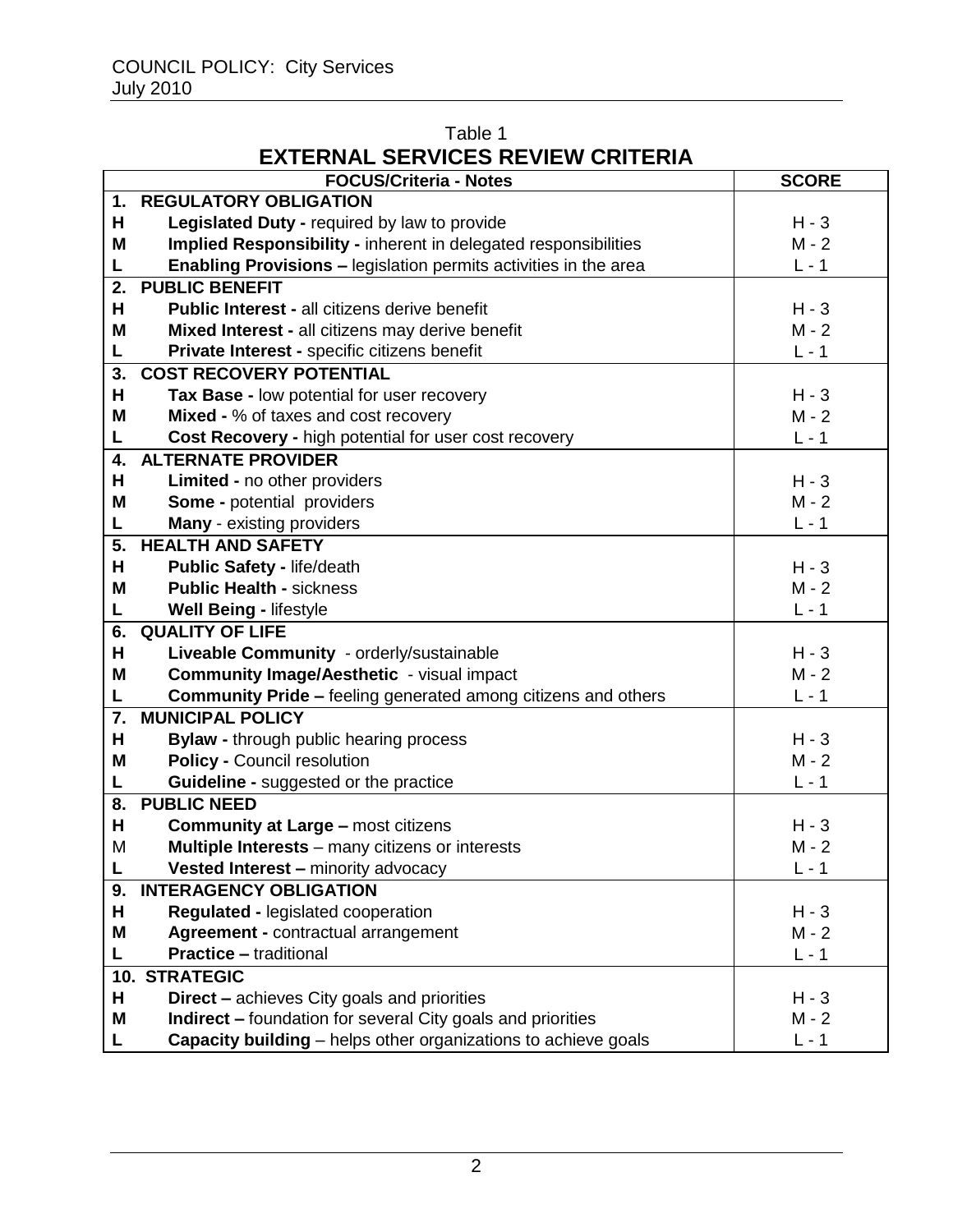# Table 2 **INTERNAL SYSTEMS REVIEW CRITERIA**

|    | <b>FOCUS/Criteria - Notes</b>                                            | <b>SCORE</b> |
|----|--------------------------------------------------------------------------|--------------|
| 1. | <b>REGULATORY OBLIGATION</b>                                             |              |
| Н  | Legislated - duly required by legislation                                | $H - 3$      |
| Μ  | <b>Bylaw/Policy - Council approval</b>                                   | $M - 2$      |
| L  | <b>Procedure - management endorsement</b>                                | $L - 1$      |
| 2. | <b>CONTRACTUAL OBLIGATION</b>                                            |              |
| н  | Negotiated Agreement - documented commitment                             | $H - 3$      |
| M  | Acknowledgement - verbal commitment                                      | $M - 2$      |
| L  | <b>Practice</b> – historical commitment                                  | $L - 1$      |
| 3. | <b>PROCEDURAL CERTAINTY</b>                                              |              |
| Н  | <b>Essential - absolutely needed to ensure consistency</b>               | $H - 3$      |
| Μ  | <b>Required</b> – helps to achieve consistency                           | $M - 2$      |
| L  | Useful - promotes enhanced consistency                                   | $L - 1$      |
| 4. | <b>GOOD PERFORMANCE</b>                                                  |              |
| н  | <b>Organization - maximize overall performance</b>                       | $H - 3$      |
| M  | <b>Function - maximize unit or team performance</b>                      | $M - 2$      |
| L  | Individual - maximize individual performance                             | $L - 1$      |
| 5. | <b>GOOD SYSTEMS</b>                                                      |              |
| н  | Organization - links all organizational functions                        | $H - 3$      |
| M  | <b>Functional - links numerous services</b>                              | $M - 2$      |
| L  | <b>Individual - links numerous activities</b>                            | $L - 1$      |
| 6. | <b>RISK MANAGEMENT</b>                                                   |              |
| н  | Legal - exposure to legal liabilities                                    | $H - 3$      |
| Μ  | Financial - exposure to financial risks                                  | $M - 2$      |
| L  | <b>Credibility - organizational reputation</b>                           | $L - 1$      |
| 7. | <b>POSITIVE WORK ENVIRONMENT</b>                                         |              |
| н  | <b>Safety - workplace safety</b>                                         | $H - 3$      |
| M  | Wellness - individual physical and mental health                         | $M - 2$      |
| L  | <b>Spirit - morale of organizational members</b>                         | $L - 1$      |
| 8. | <b>PRODUCTIVITY</b>                                                      |              |
| Н  | <b>Economies - realized economies of scale</b>                           | $H - 3$      |
| M  | <b>Efficiency</b> – better way of doing things                           | $M - 2$      |
| L  | <b>Enhancement - future productivity</b>                                 | $L - 1$      |
| 9. | <b>STRATEGIC DIRECTION</b>                                               |              |
| н  | <b>Council - linkage to overall strategic plan</b>                       | $H - 3$      |
| M  | <b>Functional</b> – linkage to Department strategic plan                 | $M - 2$      |
| L  | Team - linkage to work programs                                          | $L - 1$      |
|    | <b>10. PARTNERSHIPS</b>                                                  |              |
| н  | <b>External</b> – leverage/cooperation with external organizations       | $H - 3$      |
| Μ  | <b>Organizational - leverage cooperation within organizational units</b> | $M - 2$      |
| L  | <b>Teams - promote cooperation among organizational members</b>          | $L - 1$      |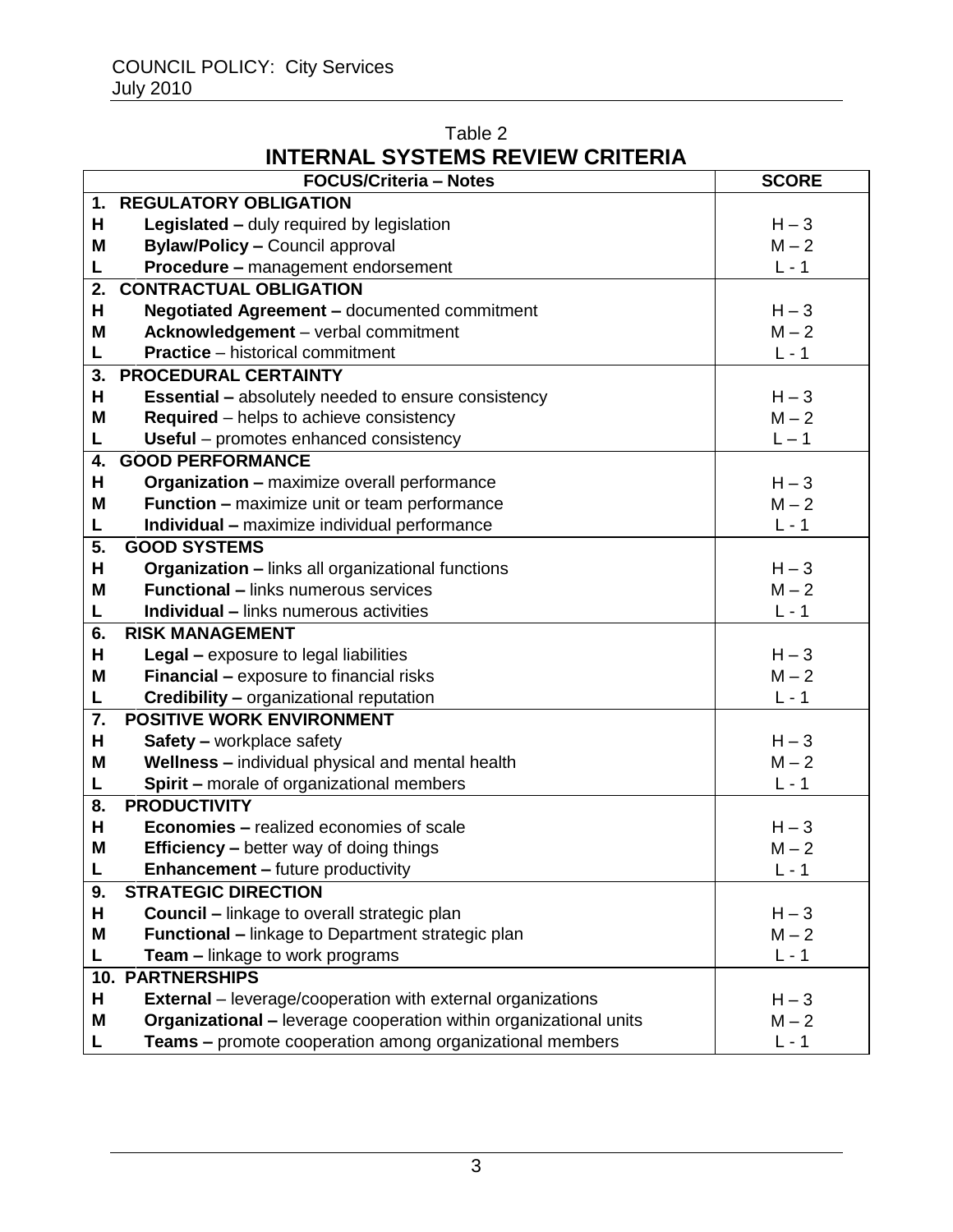# Table 3 **SERVICES LIST**

|                        | <b>ESSENTIAL FUNCTIONS</b><br>(MUST)                                                                                                                                        | <b>IMPORTANT SERVICES</b><br>(SHOULD)                                                                                                                                                                                                                   | <b>DISCRETIONARY PROGRAMS</b><br>(MAY)                                                                                                                         |
|------------------------|-----------------------------------------------------------------------------------------------------------------------------------------------------------------------------|---------------------------------------------------------------------------------------------------------------------------------------------------------------------------------------------------------------------------------------------------------|----------------------------------------------------------------------------------------------------------------------------------------------------------------|
| $\bullet$              | <b>PROTECTIVE SERVICES</b><br>Fire Suppression<br><b>Emergency Response (Non-</b><br>fire)<br><b>Emergency Measures</b><br>Preparedness                                     | Fire Prevention & Education<br>$\bullet$<br><b>Bylaw</b><br>$\bullet$<br>Enforcement/Regulatory                                                                                                                                                         |                                                                                                                                                                |
| $\bullet$<br>$\bullet$ | <b>MUNICIPAL SERVICES</b><br>Roads/Sidewalks<br><b>Water Treatment/Distribution</b><br><b>Storm Water</b><br>Waste Water Management<br>Solid Waste Collection &<br>Disposal | <b>Waste Diversion</b><br>$\bullet$<br><b>Public Facilities Maintenance</b><br>$\bullet$<br><b>Protection of Environmental</b><br>Areas<br>Fleet & Equipment<br>٠                                                                                       | <b>Community Beautification</b><br><b>Outdoor Facility Maintenance</b><br><b>Mosquito Control</b><br>$\bullet$                                                 |
|                        | <b>COMMUNITY SERVICES</b><br><b>Community Land Use Planning</b><br><b>Development Control</b><br><b>Cemetery Operations</b>                                                 | Canada Game Centre /<br>$\bullet$<br><b>Indoor Facilities</b><br>Transit<br>$\bullet$<br><b>Building Permits / Inspections</b><br>٠<br><b>Cemetery Maintenance</b><br>$\bullet$<br><b>Tourism Marketing</b><br>$\bullet$<br><b>Economic Development</b> | <b>Recreation Programs</b><br>Arts & Culture<br><b>Community Group Support</b><br><b>Special Events</b><br>$\bullet$<br>Heritage Programs<br>Parks Maintenance |
|                        | <b>CORPORATE SERVICES</b><br>Corporate<br>Accounting/Finance<br><b>Council Services</b>                                                                                     | <b>Human Resources</b><br>$\bullet$<br><b>Information Systems</b><br>٠<br>Communications                                                                                                                                                                |                                                                                                                                                                |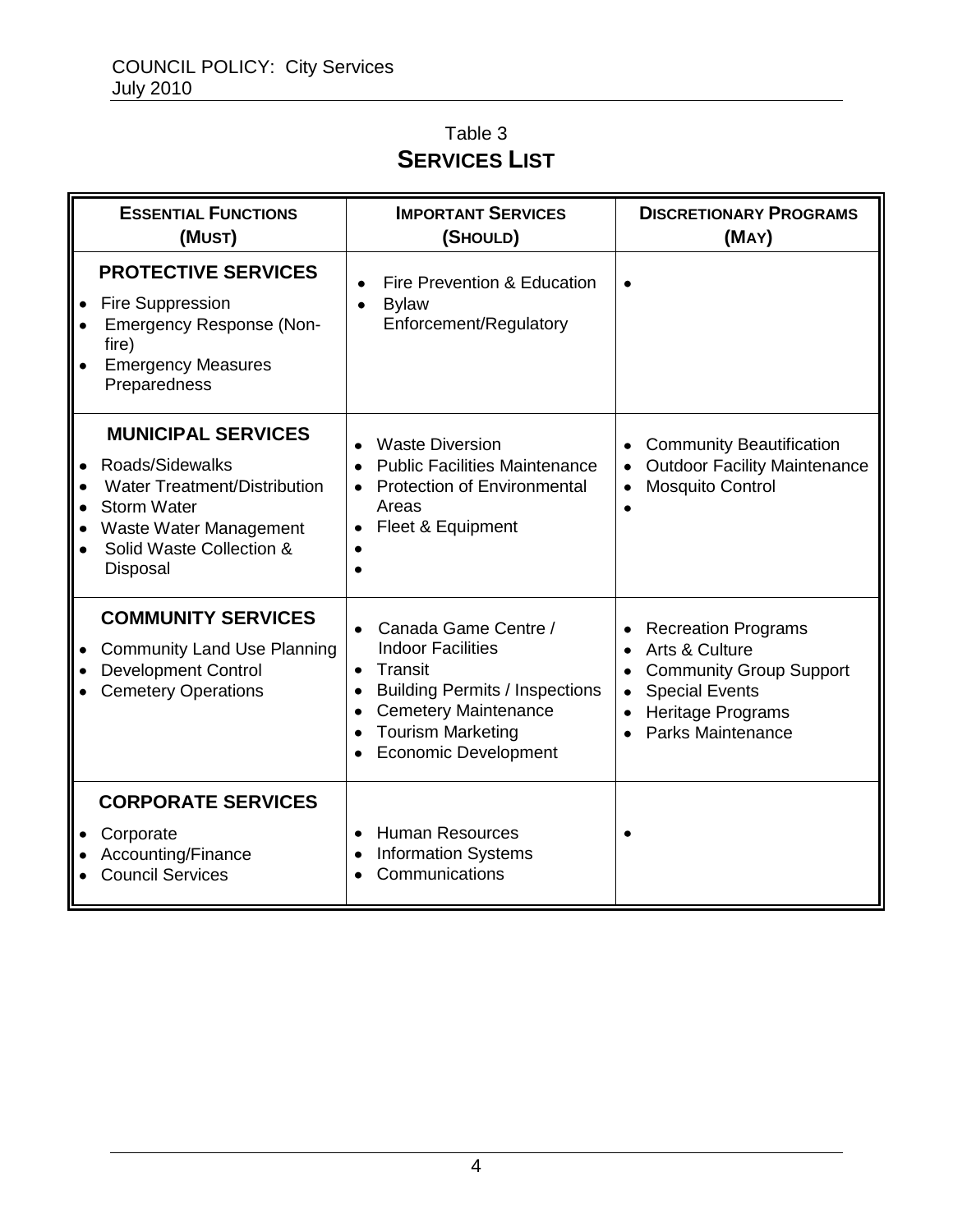# Table 4 **DETAILED SERVICES LIST**

**(\*E – Essential, I – Important, D – Discretionary)**

| <b>1.0 PROTECTIVE SERVICES</b>                                                                                                                                                                                                                         |                                                                                                                                                                                                            |                                                       |                   |
|--------------------------------------------------------------------------------------------------------------------------------------------------------------------------------------------------------------------------------------------------------|------------------------------------------------------------------------------------------------------------------------------------------------------------------------------------------------------------|-------------------------------------------------------|-------------------|
| <b>SERVICE ACTIVITIES*</b>                                                                                                                                                                                                                             | EXPECTATIONS/STANDARDS                                                                                                                                                                                     | <b>ANALYSIS</b>                                       | <b>ADJUSTMENT</b> |
| 1.1 FIRE SUPPRESSION<br><b>ESSENTIAL</b><br>Training/Certification (E)<br>$\bullet$<br>Equipment acquisition and maintenance (E)<br>$\bullet$<br>Staffing recruitment and retention (E)<br>$\bullet$                                                   | Train to NFPA standards<br>$\bullet$<br>Purchase & maintain to NFPA and OHS<br>$\bullet$<br>Volunteer recruitment and retention, 30<br>volunteers<br>Career "sufficient" to meet best practices<br>and OHS | Capacity - Estimate under-<br>$\bullet$<br>staffed    |                   |
| 1.2 FIRE PREVENTION / EDUCATION<br><b>IMPORTANT</b><br>Inspections & Plan Reviews & Enforcement (E)<br>$\bullet$<br>Public Education & Awareness (I)<br>$\bullet$<br>Pre-Emergency Planning (D)<br>Burn Permits (D)                                    | Building adhere to National Fire Code<br>$\bullet$<br>Reduced property loss and injury<br>Increase effectiveness and efficiency<br>safety<br>Reduction in calls through controlled<br>burning              | Capacity - Adequate                                   |                   |
| 1.3 EMERGENCY RESPONSE<br>(non-fire)<br><b>ESSENTIAL</b><br>Hazmat; MVA; Rescue; Other (E)<br>$\bullet$<br>Training/Certification (E)<br>$\bullet$<br>Equipment acquisition and maintenance (E)<br>Staffing recruitment and retention (E)<br>$\bullet$ |                                                                                                                                                                                                            | Capacity - Estimate under<br>$\bullet$<br>staffed     |                   |
| 1.4 EMERGENCY MEASURES /<br><b>PREPAREDNESS</b><br><b>ESSENTIAL</b><br>Preparation of Plan (E)<br>Test of Plan (E)<br>$\bullet$<br>EMO Response (including co-ordination) (E)                                                                          | Plan is current and reviewed<br>$\bullet$<br>Tested regularly<br>Reduction of property loss & disruption &<br>injury/casualties                                                                            | Capacity - Adequate, no<br>$\bullet$<br>standby staff |                   |
| 1.5 BYLAW ENFORCEMENT / REGULATORY<br><b>IMPORTANT</b><br>Training / Certification (I)<br>$\bullet$<br>Writing Effective Bylaws (I)<br>$\bullet$<br>Public Education(I)<br>Investigation of complaints (I)                                             | Consistency<br>$\bullet$<br>Timely response<br>Fair<br>Visible<br>Complaint driven                                                                                                                         | Capacity - Estimate under-<br>$\bullet$<br>staffed    |                   |
| 1.6 DEVELOPMENT CONTROLS<br><b>ESSENTIAL</b>                                                                                                                                                                                                           |                                                                                                                                                                                                            |                                                       |                   |
|                                                                                                                                                                                                                                                        |                                                                                                                                                                                                            |                                                       |                   |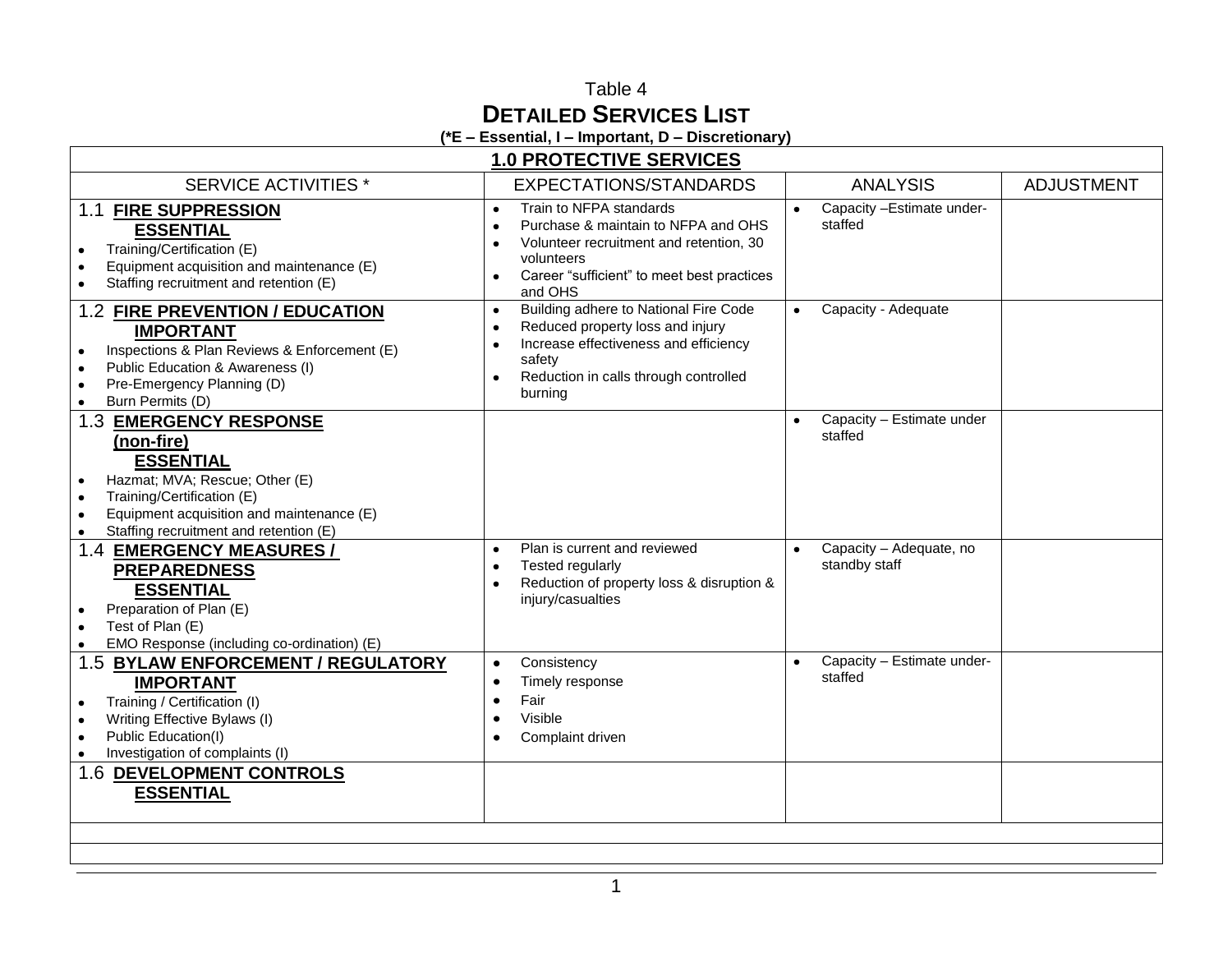| <b>2.0 COMMUNITY SERVICES</b>                                                                                                                                                                                                                                                                |                                                                                                                                                                                                                    |                                                                                                                                                                                                                                        |                   |  |
|----------------------------------------------------------------------------------------------------------------------------------------------------------------------------------------------------------------------------------------------------------------------------------------------|--------------------------------------------------------------------------------------------------------------------------------------------------------------------------------------------------------------------|----------------------------------------------------------------------------------------------------------------------------------------------------------------------------------------------------------------------------------------|-------------------|--|
| <b>SERVICE ACTIVITIES *</b>                                                                                                                                                                                                                                                                  | EXPECTATIONS/STANDARDS                                                                                                                                                                                             | <b>ANALYSIS</b>                                                                                                                                                                                                                        | <b>ADJUSTMENT</b> |  |
| <b>RECREATION PROGRAMS</b><br>2.1<br><b>DISCRETIONARY</b><br>Camps (D)<br>$\bullet$<br>Fitness/Wellness (D)<br>$\bullet$<br>Advertising (D)<br>$\bullet$<br>Learn / hot to (D)<br>Education (D)<br>$\bullet$                                                                                 | % of population involved/participating<br>$\bullet$<br>All ages<br>Reduce socio-economic barriers<br>(accessible)<br>Safety/quality of instruction                                                                 | Meeting the demand,<br>$\bullet$<br>demand is trending higher<br>People don't want to pay<br>$\bullet$<br>true cost (subsidy %)<br>'Public good' appreciation<br>$\bullet$<br>Health and wellness -<br>$\bullet$<br>benefit recognized |                   |  |
| 2.2 ARTS & CULTURES PROGRAMS<br><b>DISCRETIONARY</b><br>Provide funding grants (D)<br>$\bullet$<br>Art purchase (D)                                                                                                                                                                          | Accountability<br>$\bullet$<br>Viability<br>Value added<br>Home grown element                                                                                                                                      | Amount of funds available<br>$\bullet$<br>High demand by<br>$\bullet$<br>community<br>Recognition expectations<br>$\bullet$<br>Diverse, equitable<br>distribution required                                                             |                   |  |
| <b>2.3 COMMUNITY GROUP SUPPORT</b><br><b>DISCRETIONARY</b><br>Provide funding (D)<br>$\bullet$<br>Leadership training (D)<br>$\bullet$<br>Facilitation - scheduling, initiatives (D)<br>$\bullet$<br>Advisory services (D)<br>$\bullet$                                                      | Accountability<br>$\bullet$<br>Viability<br>$\bullet$<br>Value added<br>Self-sufficiency (support down)                                                                                                            | Groups expect high level of<br>support<br>Reduced funds available<br>More groups asking for<br>$\bullet$<br>money and resources                                                                                                        |                   |  |
| <b>2.4 SPECIALS EVENTS</b><br><b>DISCRETIONARY</b><br>Internal/external events (D)<br>$\bullet$<br>Advisory services (D)<br>Partnerships\funding source/grants (D)                                                                                                                           | Suitability<br>$\bullet$<br>Value to community<br>Quality                                                                                                                                                          | Emerging groups,<br>$\bullet$<br>increased demand<br>High expectations from<br>$\bullet$<br>groups of provision of in-<br>kind from City<br>Effect on regular<br>$\bullet$<br>community access and day<br>to day operations            |                   |  |
| 2.5 ECONOMIC DEVELOPMENT<br><b>IMPORTANT</b><br>Strategic Plan for Economic Development (I)<br>$\bullet$<br>Yukon Government initiatives (I)<br>$\bullet$<br>Economic Development DVD, business inquiry (I)                                                                                  | Following the plan<br>$\bullet$<br>City inclusion<br>$\bullet$<br>Communication, inter-governmental                                                                                                                | No dedicated resources to<br>$\bullet$<br>implement                                                                                                                                                                                    |                   |  |
| 2.5 COMMUNITY LAND USE PLANNING<br><b>ESSENTIAL</b><br>Long range planning / vision (E)<br>$\bullet$<br>OCP implementation (E)<br>$\bullet$<br>Development planning / review (E)<br>$\bullet$<br>Land amendments / applications (E)<br>$\bullet$<br>Mapping resources / GIS (E)<br>$\bullet$ | Consultation / transparency<br>$\bullet$<br>Affordable and available land<br>$\bullet$<br>Promote sustainable growth<br>$\bullet$<br>Decision-making in public interest<br>Resource for land planning<br>$\bullet$ | Adequate - planning<br>Under-staffed-<br>$\bullet$<br>enforcement<br>$\bullet$                                                                                                                                                         |                   |  |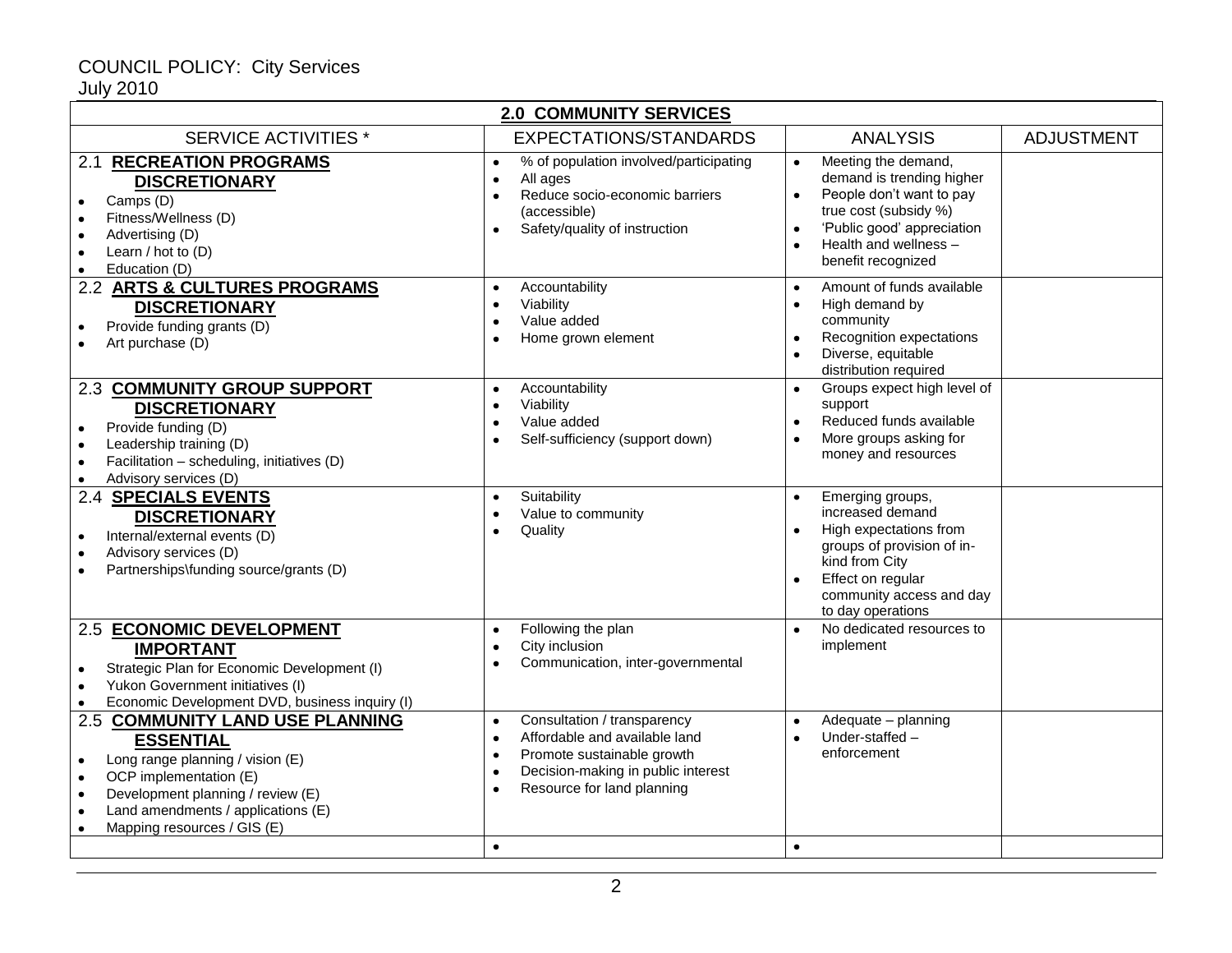| 2.7 TRANSIT SERVICES<br><b>IMPORTANT</b><br>System routes (I)<br>$\bullet$<br>Specialized system (Handy) (I)<br>2.8 BUILDING PERMIT / INSPECTIONS<br><b>IMPORTANT</b><br>Inspect & review plans / issue permits (E)<br>Education / General Advice (D)<br>$\bullet$<br>Neighbour issue mitigation (D)<br>$\bullet$ | Reliable, timely<br>Safe<br>$\bullet$<br>Accessible<br>% of community engaged<br>Always available<br>$\bullet$<br>Meet Bylaw/NBC<br>Timely service<br>Assistance / advice<br>$\bullet$<br>Flexibility in solution-finding | Resources available<br>$\bullet$<br>Frequency not ideal<br>٠<br>Size of service adequate<br>Meeting demand                                                                                                                                                                |  |
|-------------------------------------------------------------------------------------------------------------------------------------------------------------------------------------------------------------------------------------------------------------------------------------------------------------------|---------------------------------------------------------------------------------------------------------------------------------------------------------------------------------------------------------------------------|---------------------------------------------------------------------------------------------------------------------------------------------------------------------------------------------------------------------------------------------------------------------------|--|
| <b>2.9 TOURISM MARKETING</b><br><b>IMPORTANT</b><br>Global initiatives (I)<br>٠<br>Local initiatives (I)<br>$\bullet$<br>Partnerships local/government (I)                                                                                                                                                        | #'s of tourists/visitors<br>$\bullet$<br>#'s of tourist businesses engaged<br>Upward economic impact                                                                                                                      | Expectations that<br>municipality provide<br>services<br>Defined resources<br>$\bullet$<br>Explore alternatives<br>Coordination of effort<br>City/Others                                                                                                                  |  |
| 2.10 CANADA GAMES CENTRE / INDOOR<br><b>RECREATION FACILITIES</b><br><b>IMPORTANT</b><br>Provide access (I)<br>$\bullet$<br>Membership services (I)<br>$\bullet$<br>Programming schedule of use (I)<br>$\bullet$<br>Maintain facilities (I)<br>$\bullet$<br>Promotion (I)<br>$\bullet$<br>Community event support | Access equitable for groups and<br>$\bullet$<br>members<br>Safe / clean<br>Accessible<br>Affordable                                                                                                                       | Resources available to<br>$\bullet$<br>operate<br>Capital cost for<br>$\bullet$<br>replacement accounted for<br>Upward demand by<br>groups, members<br>Defining role with other<br>businesses<br>Policy review for<br>operations<br>Awareness in community<br>re benefits |  |
| <b>CEMETERY OPERATION</b><br>2.11<br><b>ESSENTIAL</b>                                                                                                                                                                                                                                                             |                                                                                                                                                                                                                           |                                                                                                                                                                                                                                                                           |  |
| 2.12 CEMETERY MAINTENANCE<br><b>IMPORTANT</b>                                                                                                                                                                                                                                                                     |                                                                                                                                                                                                                           |                                                                                                                                                                                                                                                                           |  |
| 2.13 HERITAGE PROGRAMS<br><b>DISCRETIONARY</b>                                                                                                                                                                                                                                                                    |                                                                                                                                                                                                                           |                                                                                                                                                                                                                                                                           |  |
|                                                                                                                                                                                                                                                                                                                   |                                                                                                                                                                                                                           |                                                                                                                                                                                                                                                                           |  |
|                                                                                                                                                                                                                                                                                                                   |                                                                                                                                                                                                                           |                                                                                                                                                                                                                                                                           |  |
|                                                                                                                                                                                                                                                                                                                   |                                                                                                                                                                                                                           |                                                                                                                                                                                                                                                                           |  |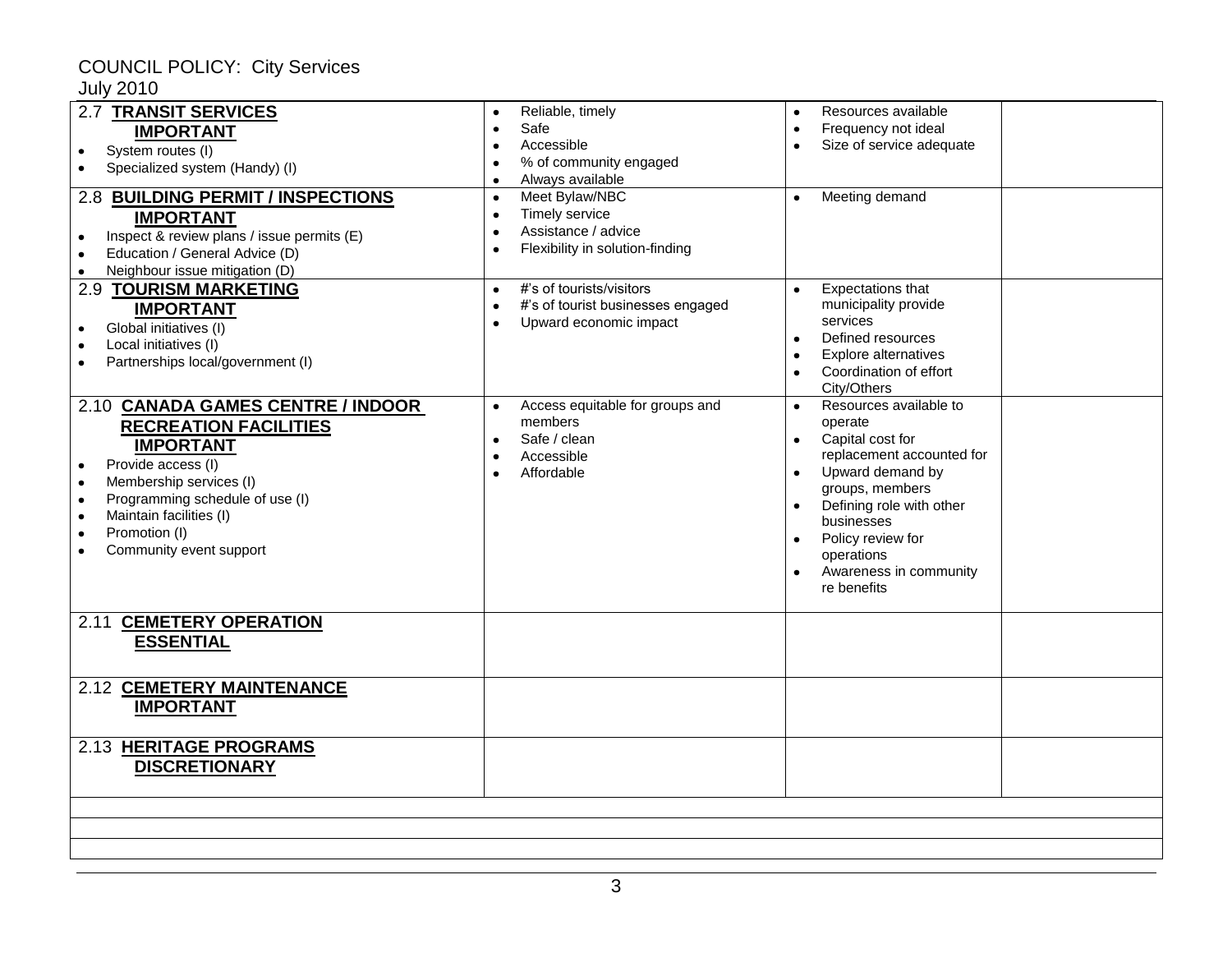July 2010

| <b>3.0 MUNICIPAL SERVICES</b>                                                                                                                                                                                       |                                                                                                                                                                                                                      |                                                                                                                                                                    |                   |
|---------------------------------------------------------------------------------------------------------------------------------------------------------------------------------------------------------------------|----------------------------------------------------------------------------------------------------------------------------------------------------------------------------------------------------------------------|--------------------------------------------------------------------------------------------------------------------------------------------------------------------|-------------------|
| <b>SERVICE ACTIVITIES*</b>                                                                                                                                                                                          | EXPECTATIONS/STANDARDS                                                                                                                                                                                               | <b>ANALYSIS</b>                                                                                                                                                    | <b>ADJUSTMENT</b> |
| <b>3.1 PARKS MAINTENANCE</b><br><b>DISCRETIONARY</b><br>Maintain Parks, playgrounds, trails, green spaces (D)<br>Community Partnerships (D)<br>Public Education (D)<br>Cemetery operations (E)                      | Manage a policy<br>Clean and safe<br>Aesthetics<br>Timely responses to demands<br>$\bullet$<br>Cemetery administration<br>$\bullet$<br>Meeting legislation<br>Following policy<br>$\bullet$                          | Aging population<br>$\bullet$<br>Changing demands at<br>$\bullet$<br>cemetery diverge<br>requirements<br>Changing demographics<br>Community demand more<br>diverge |                   |
| 3.2 PUBLIC FACILITY MAINTENANCE<br><b>IMPORTANT</b><br>Repairs and maintenance (I)<br>Upgrades to current building (I)<br>New construction (D)<br>3.3 OUTDOOR FACILITY MAINTENANCE                                  | Meets code requirements<br>$\bullet$<br>Energy efficiency and sustainable<br>building<br>User requirements                                                                                                           | Capacity - Estimate under<br>$\bullet$<br>staffed                                                                                                                  |                   |
| <b>DISCRETIONARY</b><br>3.4 MOSQUITO CONTROL                                                                                                                                                                        | Reduced mosquito annoyance<br>$\bullet$                                                                                                                                                                              | Capacity - adequate                                                                                                                                                |                   |
| <b>DISCRETIONARY</b><br>Pre-evaluation of sites (D)<br>Application of larvicides (D)<br>$\bullet$<br>Monitoring and control (D)<br>$\bullet$<br>Public awareness (D)                                                | No environment impact                                                                                                                                                                                                |                                                                                                                                                                    |                   |
| 3.5 WASTE DIVERSION<br><b>IMPORTANT</b><br>Recycling grants (D)<br>Curbside collection residential compost (I)<br>$\bullet$<br>Drop off produce / sell compost (D)<br>Recycle drop off (D)<br>Education program (D) | Informed public<br>$\bullet$<br>% of use<br>$\bullet$<br>Increased diversion quality / safe<br>compost                                                                                                               | Capacity - adequate                                                                                                                                                |                   |
| 3.6 ROADS & SIDEWALK<br><b>ESSENTIAL</b><br>New roads/sidewalks (E)<br>Upgrading (E)<br>Winter maintenance<br>Summer maintenance                                                                                    | Meet winter/summer maintenance policy<br>$\bullet$<br>Meet city servicing standard and TAC<br>Vehicle and pedestrian mobility                                                                                        | Capacity - adequate<br>$\bullet$                                                                                                                                   |                   |
| 3.7 WATER TREATMENT AND DISTRIBUTION<br><b>ESSENTIAL</b><br>Equipment and infrastructure acquisition and provision (E)<br>Design / review and construction (E)<br>System operation and maintenance (E)              | Meet Canadian & Territory water<br>$\bullet$<br>regulations<br>Within water licence requirements<br>$\bullet$<br>High quality potable water<br>Reduced operating costs<br>٠<br><b>Trained personnel</b><br>$\bullet$ | Capacity - adequate                                                                                                                                                |                   |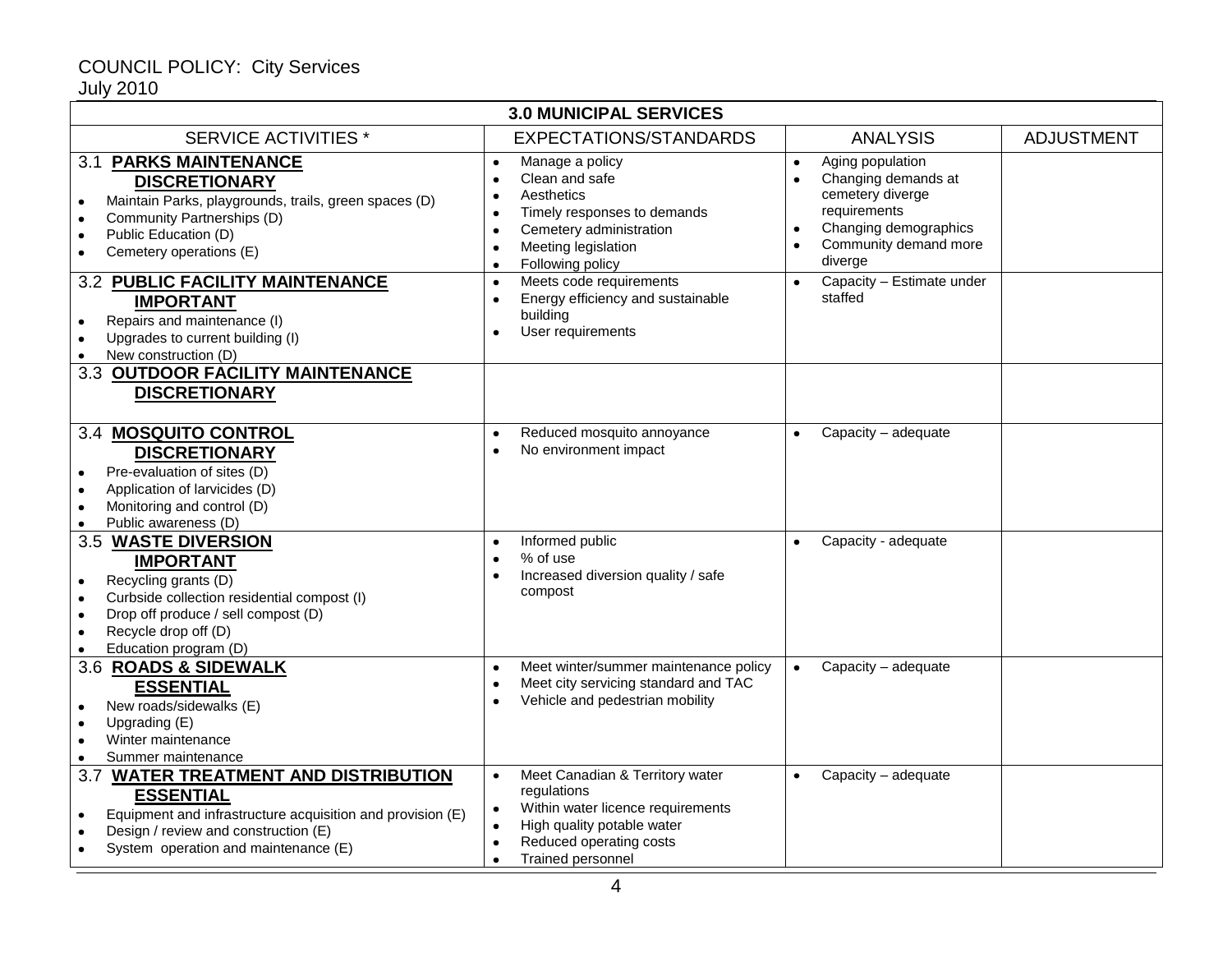| 3.8 WASTEWATER MANAGEMENT<br><b>ESSENTIAL</b><br>Equipment and infrastructure acquisition and provision (E)<br>٠<br>Design / review and construction (E)<br>System operation and maintenance (E)                          | Compliance with Federal and Yukon<br>regulations<br>Mitigate environmental impact<br>$\bullet$<br>Reduced public complaints<br>$\bullet$<br>Trained personnel<br>$\bullet$              | Capacity - adequate                                                                    |
|---------------------------------------------------------------------------------------------------------------------------------------------------------------------------------------------------------------------------|-----------------------------------------------------------------------------------------------------------------------------------------------------------------------------------------|----------------------------------------------------------------------------------------|
|                                                                                                                                                                                                                           |                                                                                                                                                                                         |                                                                                        |
| 3.9 SOLID WASTE COLLECTION AND<br><b>DISPOSAL</b><br><b>ESSENTIAL</b><br>Collect solid waste (D)<br>Disposal and landfill operations (E)<br>Diversion of special waste (I)<br>Equipment acquisition & maintenance (I)     | Mitigates environmental impact<br>Reduced operation costs and maximum<br>public benefit<br>Maximum lifecycle<br>Meet regulations<br>$\bullet$<br>Trained personnel<br>$\bullet$         | Capacity - adequate                                                                    |
|                                                                                                                                                                                                                           |                                                                                                                                                                                         |                                                                                        |
| 3.10 STORM WATER<br><b>ESSENTIAL</b><br>Equipment and infrastructure acquisition and provision (E)<br>Design / review and construction (E)<br>system operation and maintenance (E)                                        | Compliance with Federal and Yukon<br>$\bullet$<br>regulations<br>Mitigate environmental impact<br>$\bullet$<br>Reduced public complaints<br>$\bullet$<br>Trained personnel<br>$\bullet$ | Capacity -adequate<br>$\bullet$                                                        |
|                                                                                                                                                                                                                           |                                                                                                                                                                                         | Capacity - Estimate under-                                                             |
| 3.11 PROTECTION OF ENVIRONMENTAL<br><b>AREAS</b><br><b>IMPORTANT</b><br>Provide grants (I)<br>Land use plans and policies (I)<br>Protected area enforcement / education (I)<br>Out 'n' away trails / park enhancement (I) | Clean / attractive green areas<br>$\bullet$<br>Habitat protection<br>$\bullet$<br>Enforcement of detrimental uses<br>$\bullet$<br>Appropriate future development areas                  | staffed for enforcement<br>Others - adequate                                           |
|                                                                                                                                                                                                                           |                                                                                                                                                                                         |                                                                                        |
| 3.12 COMMUNITY BEAUTIFICIATION<br><b>DISCRETIONARY</b><br>Partnerships (D)<br>Streetscape (D)<br>Funding community cleanup (D)                                                                                            | Clean<br>Aesthetically pleasing<br>$\bullet$<br>Sustainable                                                                                                                             | Trending upward demand<br>for infrastructure<br>Change in design and<br>implementation |
| 3.13 FLEET AND EQUIPMENT MANAGEMENT<br><b>IMPORTANT</b><br>Repair (I)<br>Maintenance (I)<br>Acquisition (I)<br>Disposal (I)                                                                                               | Safe, effective & efficient to operate<br>$\bullet$<br>Max lifecycle<br>Meets user needs<br>$\bullet$                                                                                   | Capacity - Estimate under<br>staffed                                                   |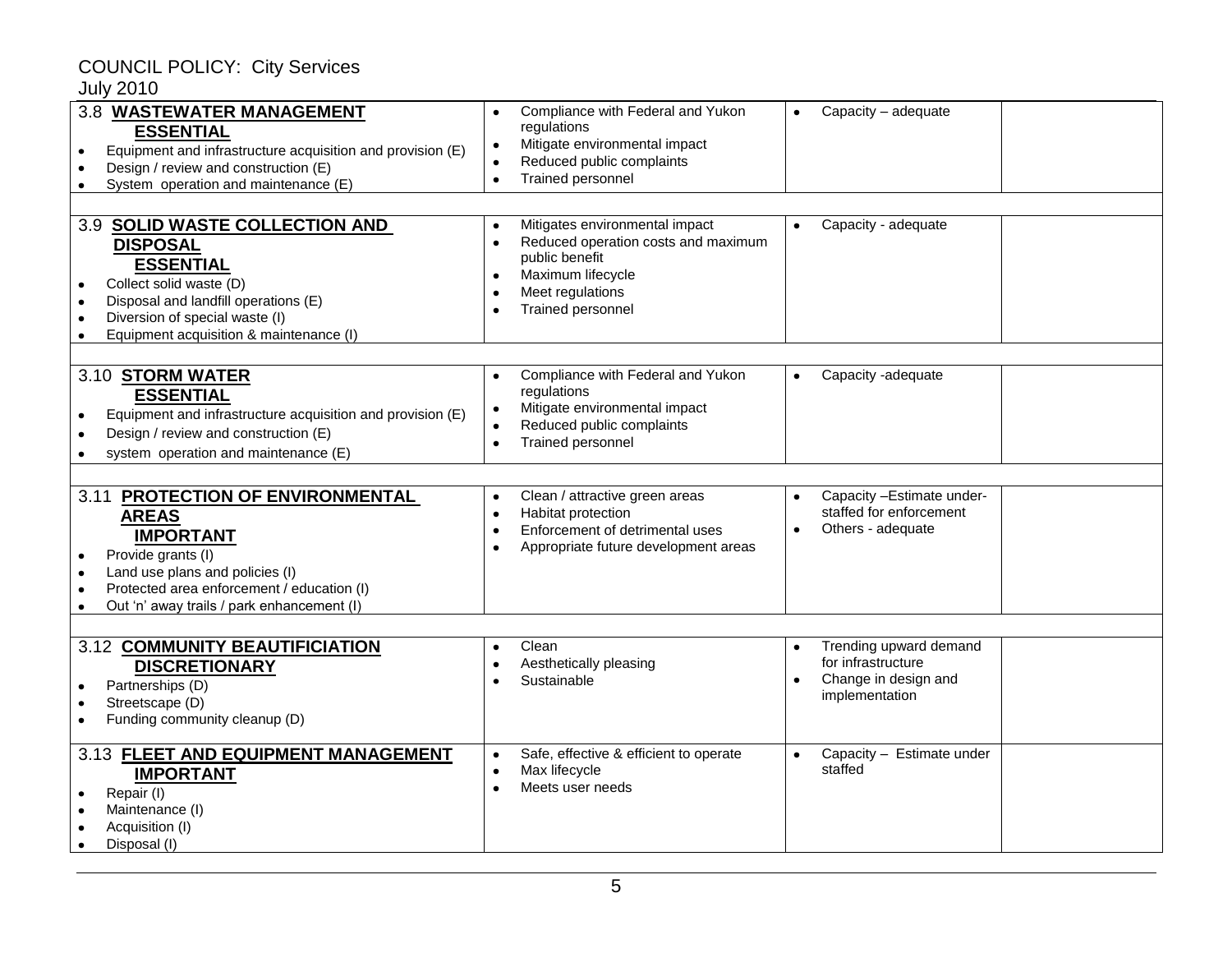| <b>4.0 CORPORATE SERVICES</b>                                                                                                                                                                                                                                                                                                                        |                                                                                                                                                                                                                                                                                                               |                                                                                                                                                                                               |                   |  |
|------------------------------------------------------------------------------------------------------------------------------------------------------------------------------------------------------------------------------------------------------------------------------------------------------------------------------------------------------|---------------------------------------------------------------------------------------------------------------------------------------------------------------------------------------------------------------------------------------------------------------------------------------------------------------|-----------------------------------------------------------------------------------------------------------------------------------------------------------------------------------------------|-------------------|--|
| <b>SERVICE ACTIVITIES*</b>                                                                                                                                                                                                                                                                                                                           | EXPECTATIONS/STANDARDS                                                                                                                                                                                                                                                                                        | <b>ANALYSIS</b>                                                                                                                                                                               | <b>ADJUSTMENT</b> |  |
| <b>ACCOUNTING / FINANCE</b><br>4.1<br><b>ESSENTIAL</b><br>Revenue/billing/collections (E)<br>$\bullet$<br>Purchasing & disbursements (E)<br>$\bullet$<br>Payroll (E)<br>$\bullet$<br>Reporting & audit/budget (E)<br>Asset Management and insurance (E)                                                                                              | Accuracy - billings, taxes, utilities<br>$\bullet$<br>Control & timely<br>Accuracy / legislation requirements<br>٠<br>On time, on budget variances explained<br>Properly recorded<br>Policies in place<br>$\bullet$                                                                                           | Skilled people demands<br>Increasing scope<br>$\bullet$<br>Increasing reporting<br>$\bullet$<br>requirements<br>Systems maintained<br>$\bullet$                                               |                   |  |
| 4.2 CORPORATE<br><b>ESSENTIAL</b><br>Strategic Planning (Vision, values) (I)<br>$\bullet$<br>Legal issues, insurance claims (E)<br>$\bullet$<br>Inter-governmental (I)<br>$\bullet$<br>Contract administration (I)<br>$\bullet$<br>Admin Directives (I)<br>$\bullet$<br>Safety (Accessibility) (E)<br>$\bullet$<br>Special projects (D)<br>$\bullet$ | Alignment, shared vision<br>$\bullet$<br>Well managed, due diligence<br>$\bullet$<br>Good relationships (First Nations, Yukon<br>Government, Federal Government);<br>proactive<br>Policy and procedure followed<br>consistently<br>Relevant and pertinent<br>Provide a safe work place<br>AWG, Citizen Survey | Too decentralized - ex:<br>$\bullet$<br>contract admin<br>Conflicting priorities<br>$\bullet$<br>Reactionary by nature<br>$\bullet$<br>(some not all)<br>Cost of litigation high<br>$\bullet$ |                   |  |
| <b>4.3 COUNCIL SERVICES</b><br><b>ESSENTIAL</b><br>Election, referendums & public process (E)<br>$\bullet$<br>Council packages & bylaws (E)<br>$\bullet$<br>Records retention (agreements) (E)<br>$\bullet$<br>Public inquiries & complaints (I) and public notices (E)<br>$\bullet$<br>Council support & meetings (E)<br>$\bullet$                  | Complies with Municipal Act<br>$\bullet$<br>Follow due process, timely and accurate<br>Accessible and meet retention standards<br>100% addressed in timely & professional<br>manner<br>Meets legislated requirements                                                                                          | Adequate                                                                                                                                                                                      |                   |  |
| <b>4.4 INFORMATION SYSTEMS</b><br><b>IMPORTANT</b><br>Systems (Hardware & software) (I)<br>Connectivity (I)<br>$\bullet$<br>Data integrity(E)<br>$\bullet$                                                                                                                                                                                           | Current and cost effective and available<br>$\bullet$<br>Fast and ubiquitous<br>Protected, reliable and meets legislated<br>requirements                                                                                                                                                                      | Demand trends upwards<br>$\bullet$                                                                                                                                                            |                   |  |
| <b>4.5 COMMUNICATIONS</b><br><b>IMPORTANT</b><br>Public education (I)<br>$\bullet$<br>Media relations (D)<br>$\bullet$<br>Issue management (I)<br>Research (D)                                                                                                                                                                                       | Consistent positive message<br>$\bullet$<br>Maintain public confidence and maintain<br>inter-government relations<br>Disarm hot button issues<br>Reliable and timely information<br>Website                                                                                                                   | Website maintenance<br>$\bullet$<br>demanding<br>'Presence' in multiple<br>$\bullet$<br>formats attainable                                                                                    |                   |  |